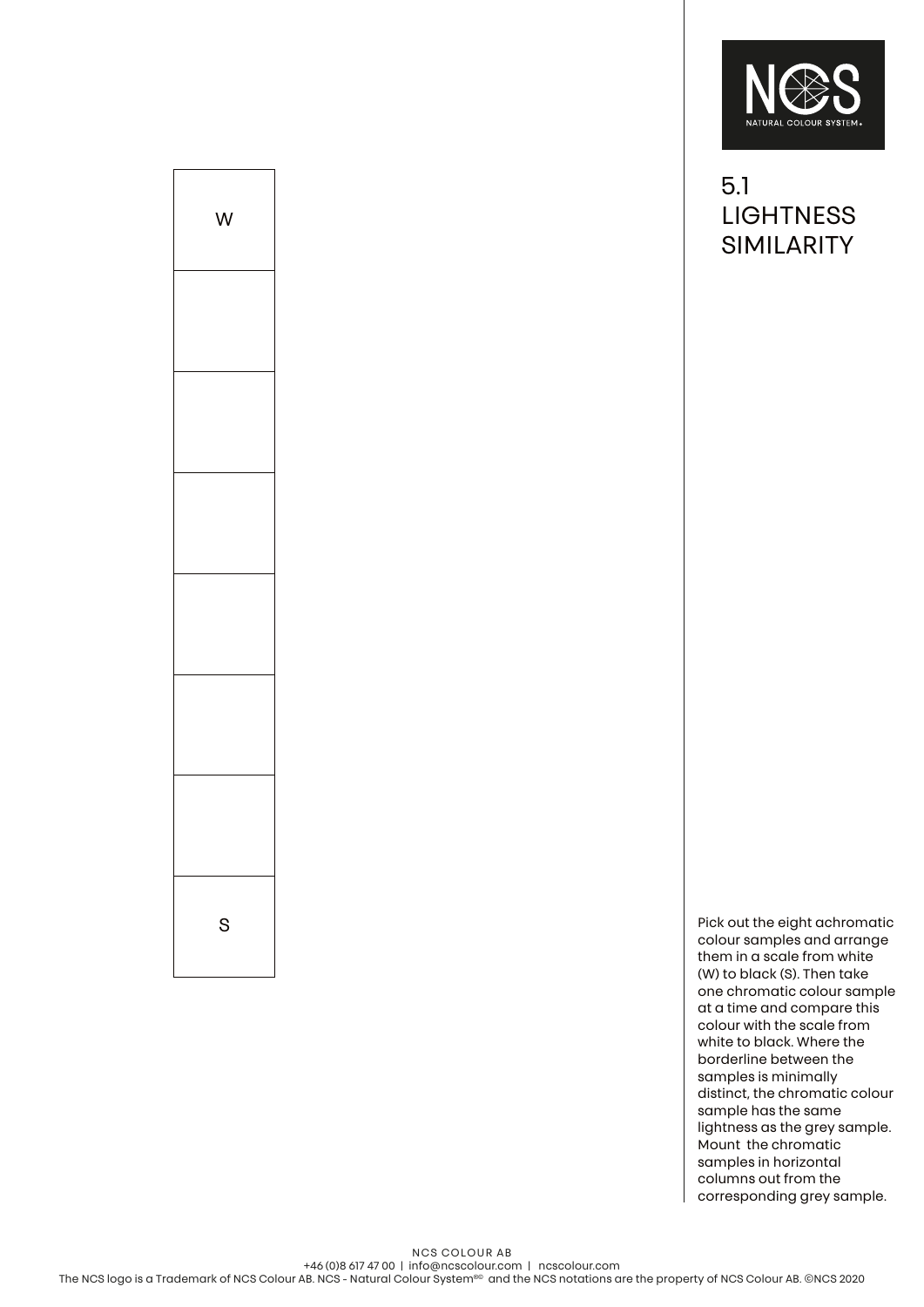

5

?



5.2 SIMULTANEOUS CONTRAST: **LIGHTNESS** 

Mount the two large samples to the right as indicated. The smaller samples should be arranged from white to black in the scale to the left. Put the sample number 5 in the centre of the large white sample. Then try to find another sample from the scale that, when put on the black background, has the same lightness as number 5. Cut the two samples in half and mount one of each on the large samples. The other halves should be mounted in the rectangular spaces to the left of the large samples (sample number 5 at the top).

NCS COLOUR AB

+46 (0)8 617 47 00 | info@ncscolour.com | ncscolour.com The NCS logo is a Trademark of NCS Colour AB. NCS - Natural Colour System®© and the NCS notations are the property of NCS Colour AB. ©NCS 2020